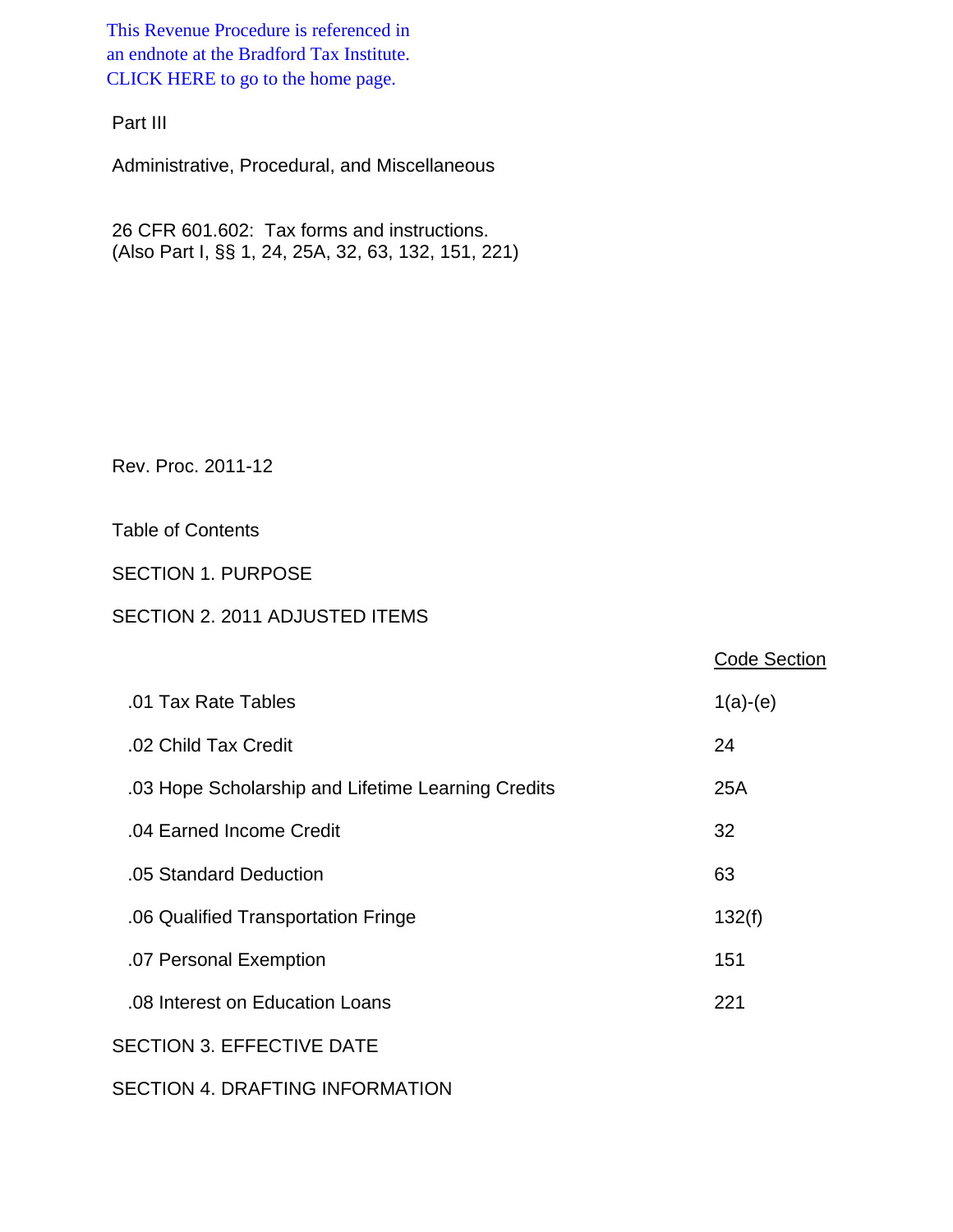## SECTION 1. PURPOSE

This revenue procedure sets forth inflation adjusted items for 2011. Other inflation

adjusted items for 2011 are in Rev. Proc. 2010-40, 2010-46 I.R.B. 663 (dated

November 15, 2010).

## SECTION 2. 2011 ADJUSTED ITEMS

.01 Tax Rate Tables. For taxable years beginning in 2011, the tax rate tables under

§ 1 are as follows:

TABLE 1 - Section 1(a) - Married Individuals Filing Joint Returns and Surviving Spouses

| <u>If Taxable Income Is:</u>                 | <u>The Tax Is:</u>                                   |  |
|----------------------------------------------|------------------------------------------------------|--|
| Not over \$17,000                            | 10% of the taxable income                            |  |
| Over \$17,000 but<br>not over \$69,000       | \$1,700 plus 15% of<br>the excess over \$17,000      |  |
| Over \$69,000 but<br>not over \$139,350      | \$9,500 plus 25% of<br>the excess over \$69,000      |  |
| Over \$139,350 but<br>not over \$212,300     | \$27,087.50 plus 28% of<br>the excess over \$139,350 |  |
| Over \$212,300 but<br>not over \$379,150     | \$47,513.50 plus 33% of<br>the excess over \$212,300 |  |
| Over \$379,150                               | \$102,574 plus 35% of<br>the excess over \$379,150   |  |
| TABLE 2 - Section 1(b) – Heads of Households |                                                      |  |
| If Taxable Income Is:                        | The Tax Is:                                          |  |

| Not over \$12,150 | 10% of the taxable income |
|-------------------|---------------------------|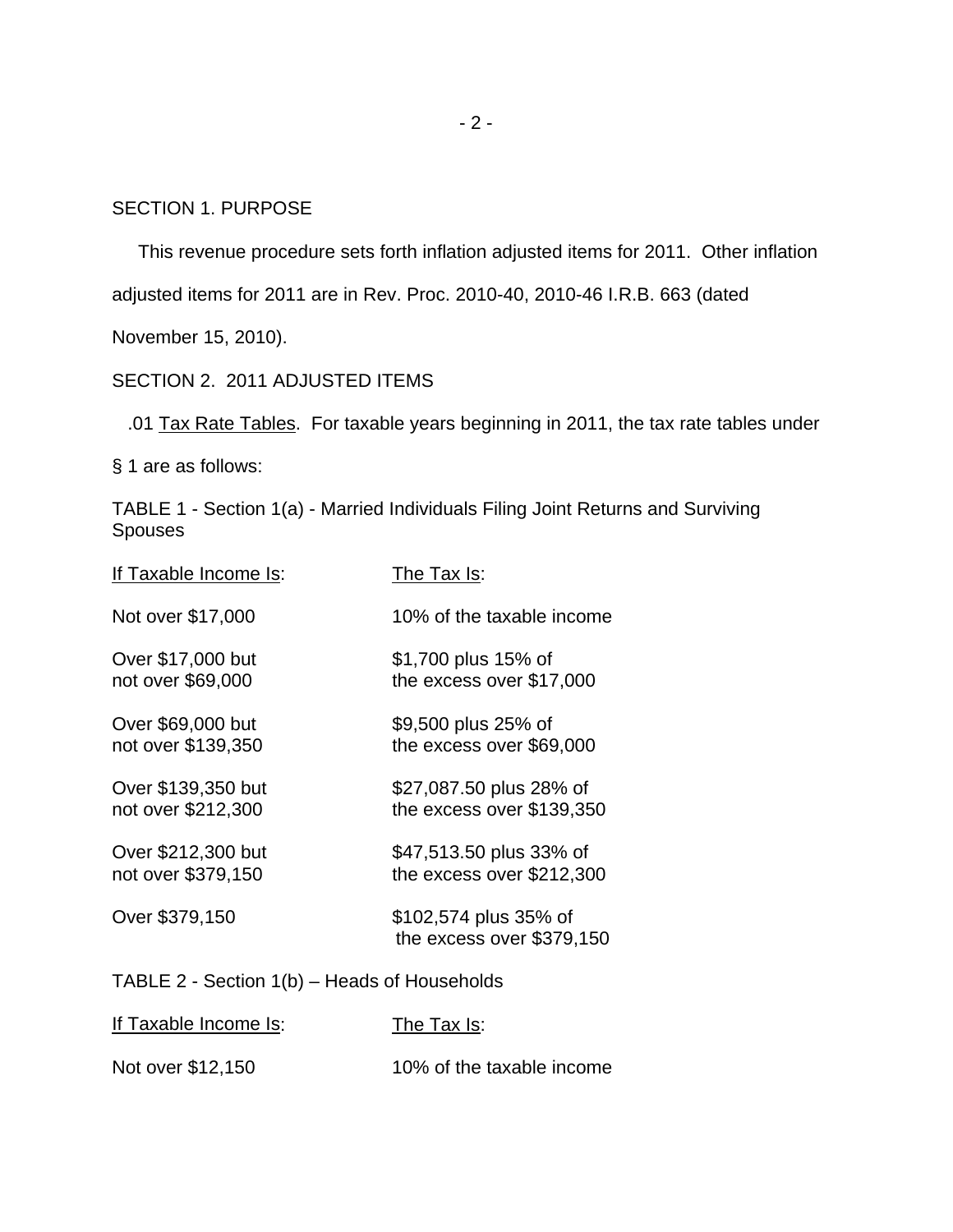| Over \$12,150 but  | \$1,215 plus 15% of                                   |
|--------------------|-------------------------------------------------------|
| not over \$46,250  | the excess over \$12,150                              |
| Over \$46,250 but  | \$6,330 plus 25% of                                   |
| not over \$119,400 | the excess over \$46,250                              |
| Over \$119,400 but | \$24,617.50 plus 28% of                               |
| not over \$193,350 | the excess over \$119,400                             |
| Over \$193,350 but | \$45,323.50 plus 33% of                               |
| not over \$379,150 | the excess over \$193,350                             |
| Over \$379,150     | \$106,637.50 plus 35% of<br>the excess over \$379,150 |

TABLE 3 - Section 1(c) – Unmarried Individuals (other than Surviving Spouses and Heads of Households)

| If Taxable Income Is:                                                | The Tax Is:                                           |  |  |
|----------------------------------------------------------------------|-------------------------------------------------------|--|--|
| Not over \$8,500                                                     | 10% of the taxable income                             |  |  |
| Over \$8,500 but                                                     | \$850 plus 15% of                                     |  |  |
| not over \$34,500                                                    | the excess over \$8,500                               |  |  |
| Over \$34,500 but                                                    | \$4,750 plus 25% of                                   |  |  |
| not over \$83,600                                                    | the excess over \$34,500                              |  |  |
| Over \$83,600 but                                                    | \$17,025 plus 28% of                                  |  |  |
| not over \$174,400                                                   | the excess over \$83,600                              |  |  |
| Over \$174,400 but                                                   | \$42,449 plus 33% of                                  |  |  |
| not over \$379,150                                                   | the excess over \$174,400                             |  |  |
| Over \$379,150                                                       | \$110,016.50 plus 35% of<br>the excess over \$379,150 |  |  |
| TABLE 4 - Section 1(d) – Married Individuals Filing Separate Returns |                                                       |  |  |

| If Taxable Income Is: | The Tax Is:               |
|-----------------------|---------------------------|
| Not over \$8,500      | 10% of the taxable income |
| Over \$8,500 but      | \$850 plus 15% of         |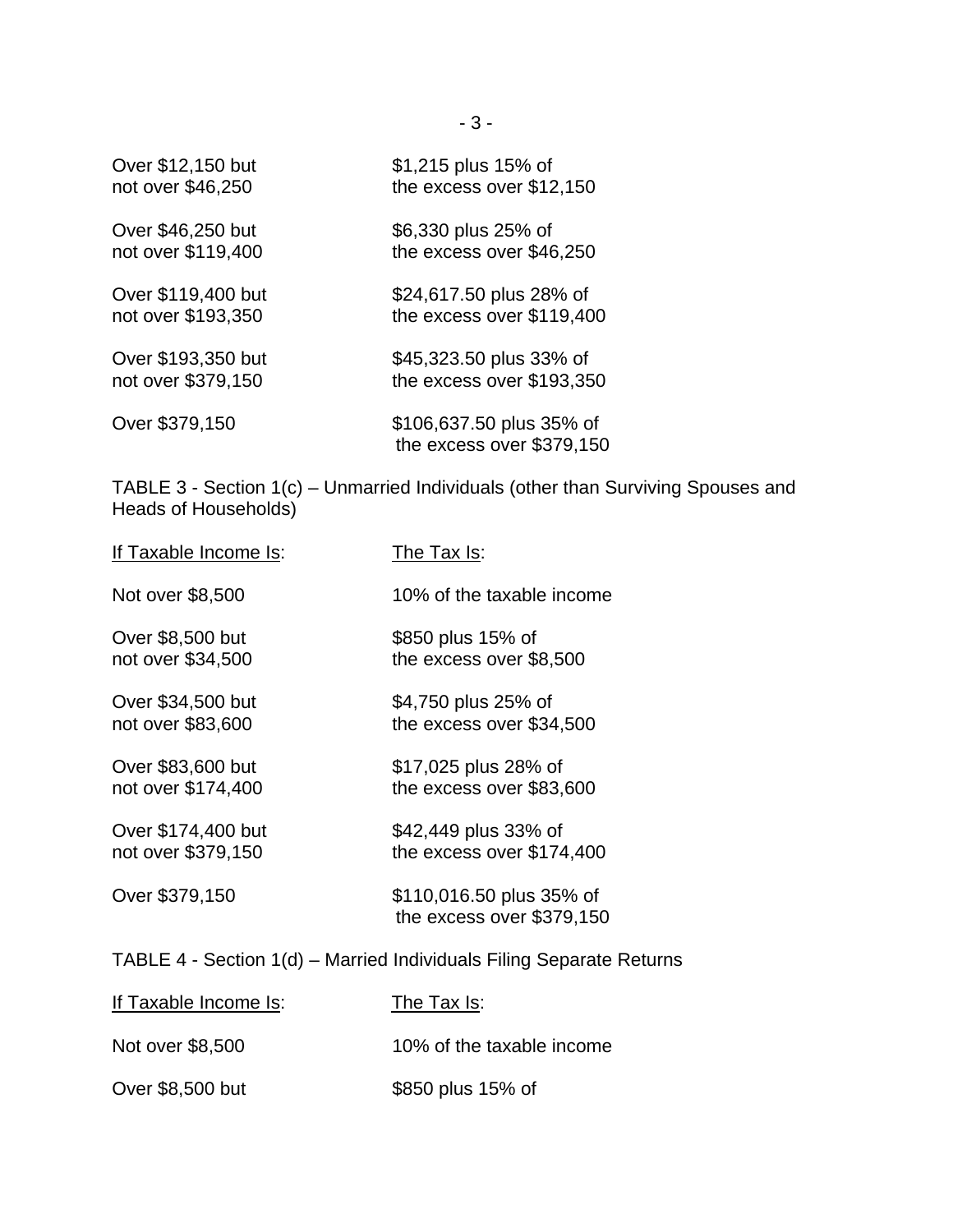| not over \$34,500                             | the excess over \$8,500                              |  |
|-----------------------------------------------|------------------------------------------------------|--|
| Over \$34,500 but<br>not over \$69,675        | \$4,750 plus 25% of<br>the excess over \$34,500      |  |
| Over \$69,675 but<br>not over \$106,150       | \$13,543.75 plus 28% of<br>the excess over \$69,675  |  |
| Over \$106,150 but<br>not over \$189,575      | \$23,756.75 plus 33% of<br>the excess over \$106,150 |  |
| Over \$189,575                                | \$51,287 plus 35% of<br>the excess over \$189,575    |  |
| TABLE 5 - Section $1(e)$ – Estates and Trusts |                                                      |  |
| If Taxable Income Is:                         | The Tax $Is:$                                        |  |

| Not over \$2,300  | 15% of the taxable income                       |
|-------------------|-------------------------------------------------|
| Over \$2,300 but  | \$345 plus 25% of                               |
| not over \$5,450  | the excess over \$2,300                         |
| Over \$5,450 but  | \$1,132.50 plus 28% of                          |
| not over \$8,300  | the excess over \$5,450                         |
| Over \$8,300 but  | \$1,930.50 plus 33% of                          |
| not over \$11,350 | the excess over \$8,300                         |
| Over \$11,350     | \$2,937 plus 35% of<br>the excess over \$11,350 |

.02 Child Tax Credit. For taxable years beginning in 2011, the value used in

§ 24(d)(1)(B)(i) to determine the amount of credit under § 24 that may be refundable is \$3,000.

.03 Hope Scholarship, American Opportunity, and Lifetime Learning Credits.

(1) For taxable years beginning in 2011, the Hope Scholarship Credit under

§ 25A(b)(1), as increased under § 25A(i) (the American Opportunity Tax Credit), is an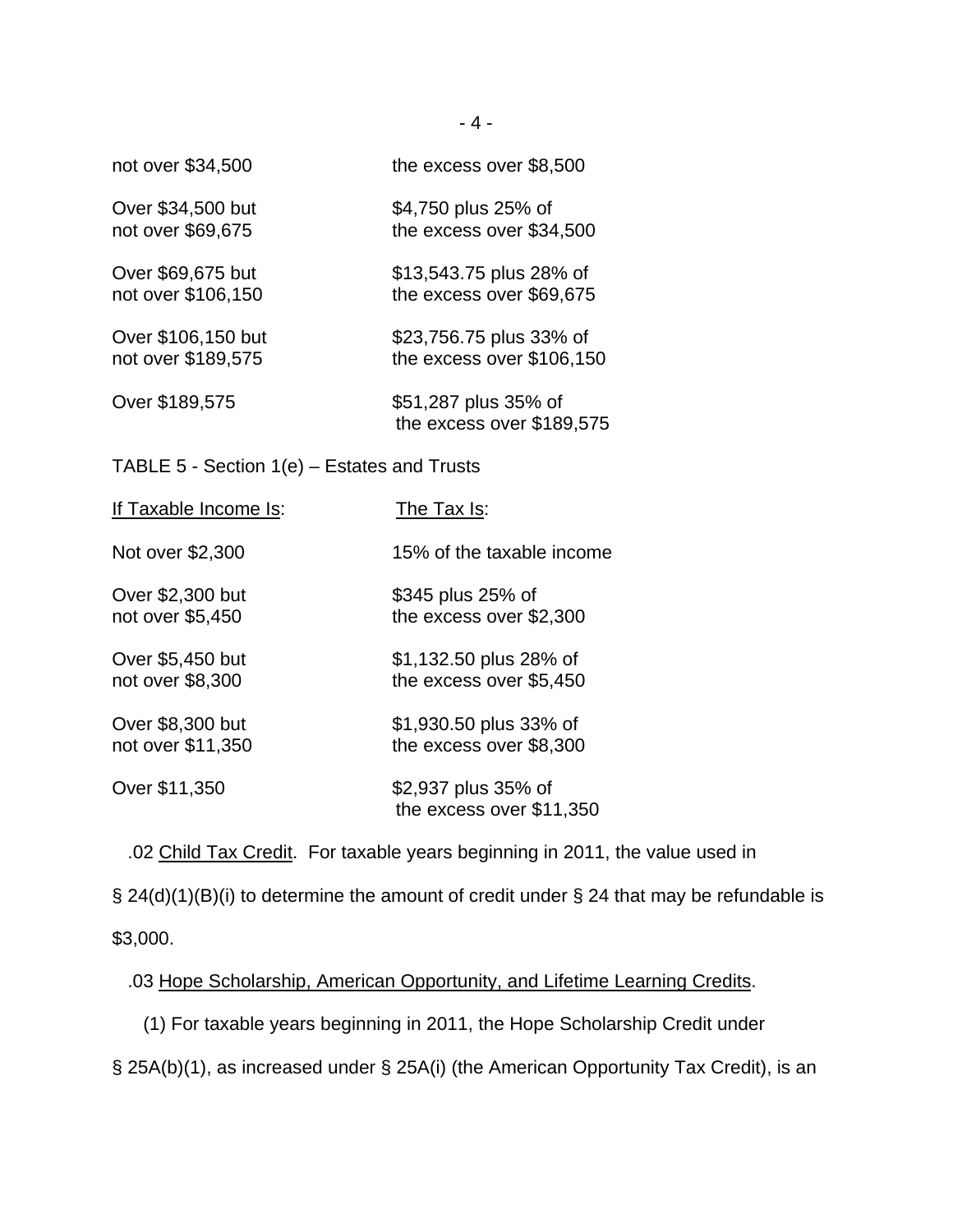amount equal to 100 percent of qualified tuition and related expenses not in excess of \$2,000 plus 25 percent of those expenses in excess of \$2,000, but not in excess of \$4,000. Accordingly, the maximum Hope Scholarship Credit allowable under § 25A(b)(1) for taxable years beginning in 2011 is \$2,500.

 (2) For taxable years beginning in 2011, a taxpayer's modified adjusted gross income in excess of \$80,000 (\$160,000 for a joint return) is used to determine the reduction under § 25A(d)(2) in the amount of the Hope Scholarship Credit otherwise allowable under § 25A(a)(1). For taxable years beginning in 2011, a taxpayer's modified adjusted gross income in excess of \$51,000 (\$102,000 for a joint return) is used to determine the reduction under § 25A(d)(2) in the amount of the Lifetime Learning Credit otherwise allowable under § 25A(a)(2).

#### .04 Earned Income Credit.

 (1) In general. For taxable years beginning in 2011, the following amounts are used to determine the earned income credit under § 32(b). The "earned income amount" is the amount of earned income at or above which the maximum amount of the earned income credit is allowed. The "threshold phaseout amount" is the amount of adjusted gross income (or, if greater, earned income) above which the maximum amount of the credit begins to phase out. The "completed phaseout amount" is the amount of adjusted gross income (or, if greater, earned income) at or above which no credit is allowed. The threshold phaseout amounts and the completed phaseout amounts shown in the table below for married taxpayers filing a joint return include the increase provided in § 32(b)(3)(B)(i), as adjusted for inflation for taxable years beginning in 2011.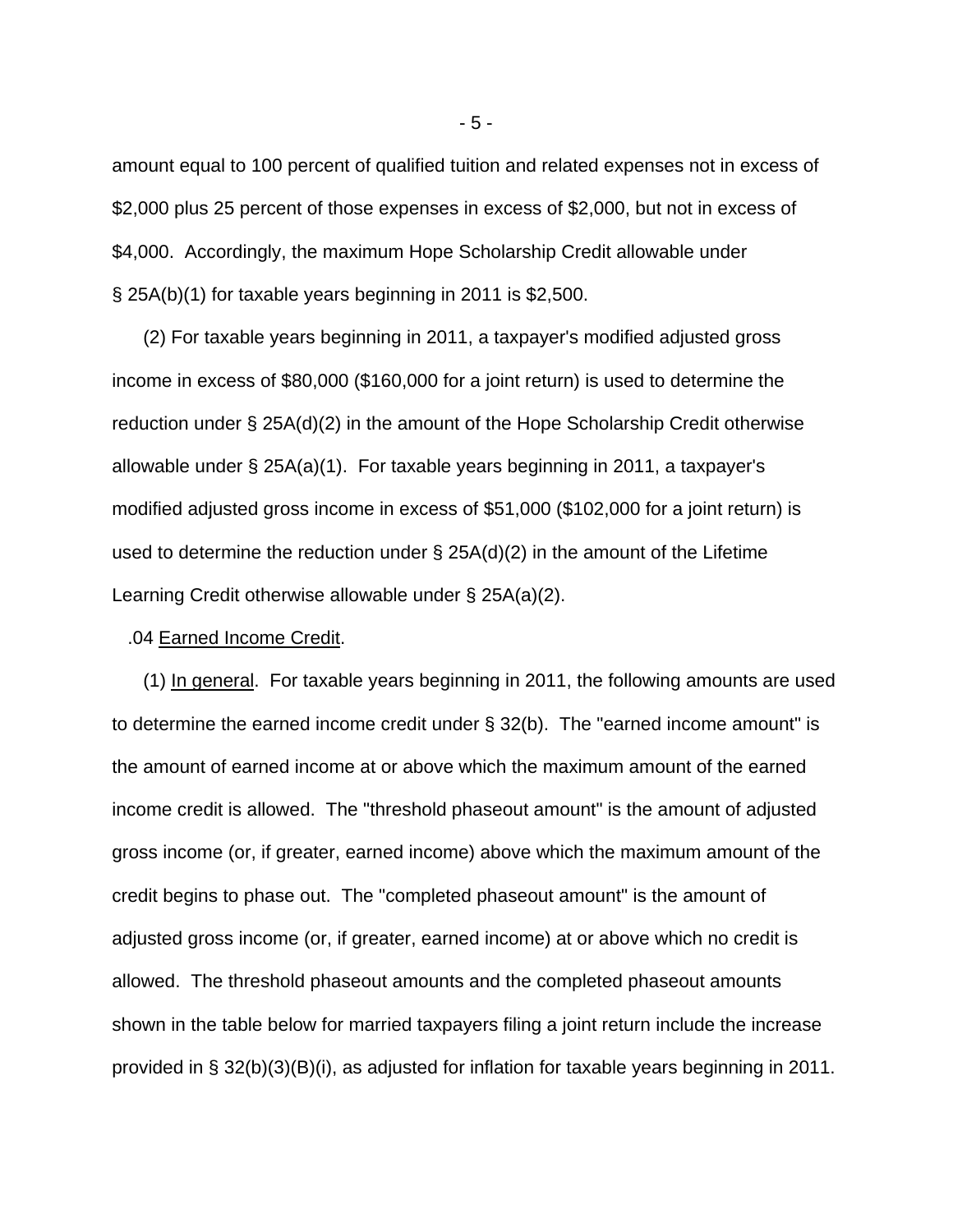# Number of Qualifying Children

| <u>Item</u>                                                                                | One      | <u>Two</u> | <b>Three or More</b> | None     |
|--------------------------------------------------------------------------------------------|----------|------------|----------------------|----------|
| Earned Income<br>Amount                                                                    | \$9,100  | \$12,780   | \$12,780             | \$6,070  |
| <b>Maximum Amount</b><br>of Credit                                                         | \$3,094  | \$5,112    | \$5,751              | \$464    |
| <b>Threshold Phaseout</b><br>Amount (Single,<br>Surviving Spouse, or<br>Head of Household) | \$16,690 | \$16,690   | \$16,690             | \$7,590  |
| <b>Completed Phaseout</b><br>Amount (Single,<br>Surviving Spouse, or<br>Head of Household) | \$36,052 | \$40,964   | \$43,998             | \$13,660 |
| <b>Threshold Phaseout</b><br><b>Amount (Married Filing</b><br>Jointly)                     | \$21,770 | \$21,770   | \$21,770             | \$12,670 |
| <b>Completed Phaseout</b><br><b>Amount (Married Filing</b><br>Jointly)                     | \$41,132 | \$46,044   | \$49,078             | \$18,740 |

The instructions for the Form 1040 series provide tables showing the amount of the earned income credit for each type of taxpayer.

 (2) Excessive investment income. For taxable years beginning in 2011, the earned income tax credit is not allowed under § 32(i) if the aggregate amount of certain investment income exceeds \$3,150.

.05 Standard Deduction.

 (1) In general. For taxable years beginning in 2011, the standard deduction amounts under § 63(c)(2) are as follows: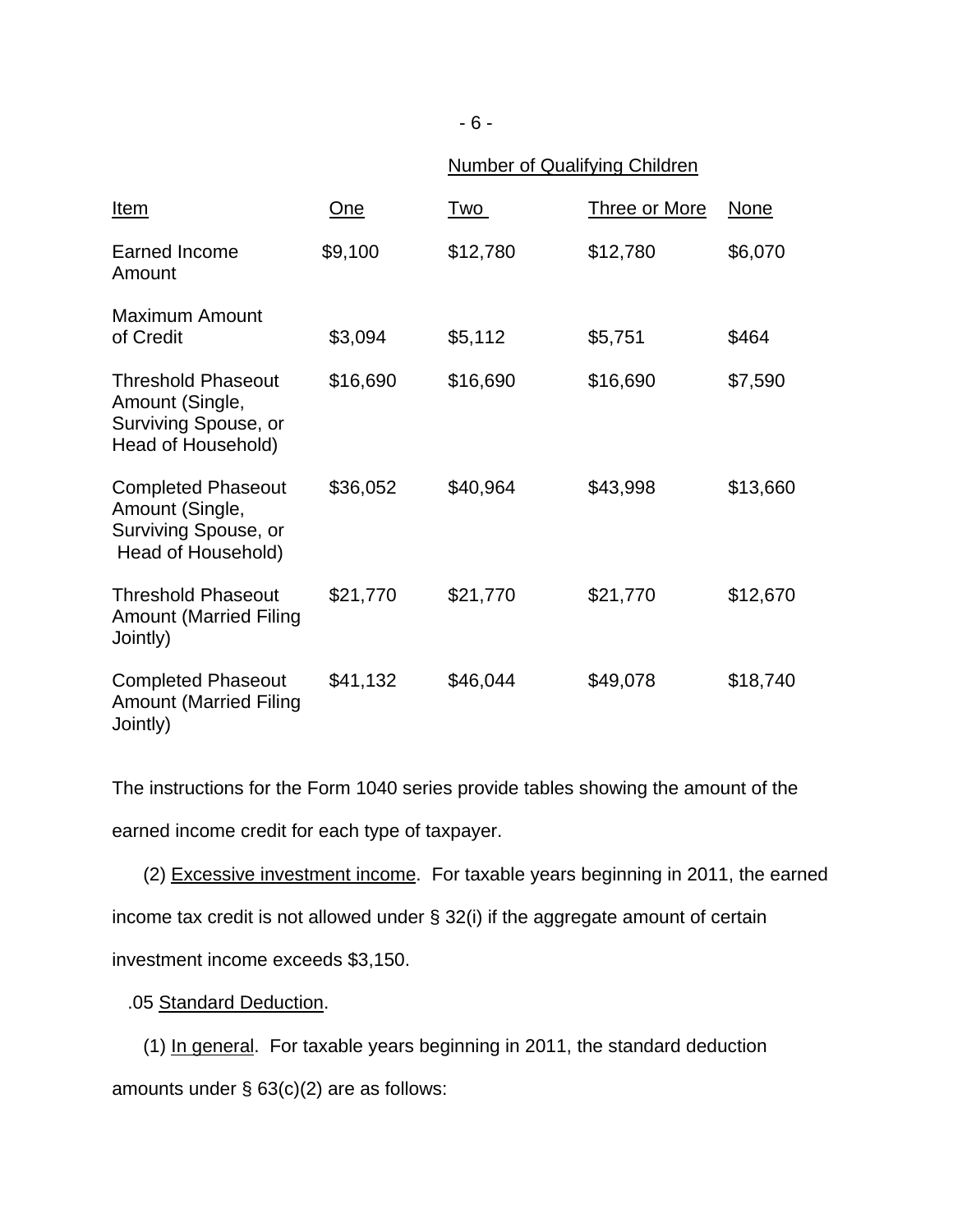| <b>Filing Status</b>                                                                        | <b>Standard Deduction</b> |
|---------------------------------------------------------------------------------------------|---------------------------|
| Married Individuals Filing Joint Returns<br>and Surviving Spouses $(\S 1(a))$               | \$11,600                  |
| Heads of Households $(\S 1(b))$                                                             | \$8,500                   |
| Unmarried Individuals (other than Surviving Spouses<br>and Heads of Households) $(\S 1(c))$ | \$5,800                   |
| <b>Married Individuals Filing Separate</b><br>Returns $(\S 1(d))$                           | \$5,800                   |

 (2) Dependent. For taxable years beginning in 2011, the standard deduction amount under § 63(c)(5) for an individual who may be claimed as a dependent by another taxpayer cannot exceed the greater of (1) \$950, or (2) the sum of \$300 and the individual's earned income.

 (3) Aged or blind. For taxable years beginning in 2011, the additional standard deduction amount under § 63(f) for the aged or the blind is \$1,150. These amounts are increased to \$1,450 if the individual is also unmarried and not a surviving spouse.

 .06 Qualified Transportation Fringe. For taxable years beginning in 2011, the monthly limitation under § 132(f)(2)(A), regarding the aggregate fringe benefit exclusion amount for transportation in a commuter highway vehicle and any transit pass, and under § 132(f)(2)(B), regarding the fringe benefit exclusion amount for qualified parking, is \$230.

#### .07 Personal Exemption.

 (1) Exemption amount. For taxable years beginning in 2011, the personal exemption amount under § 151(d) is \$3,700.

.08 Interest on Education Loans. For taxable years beginning in 2011, the \$2,500